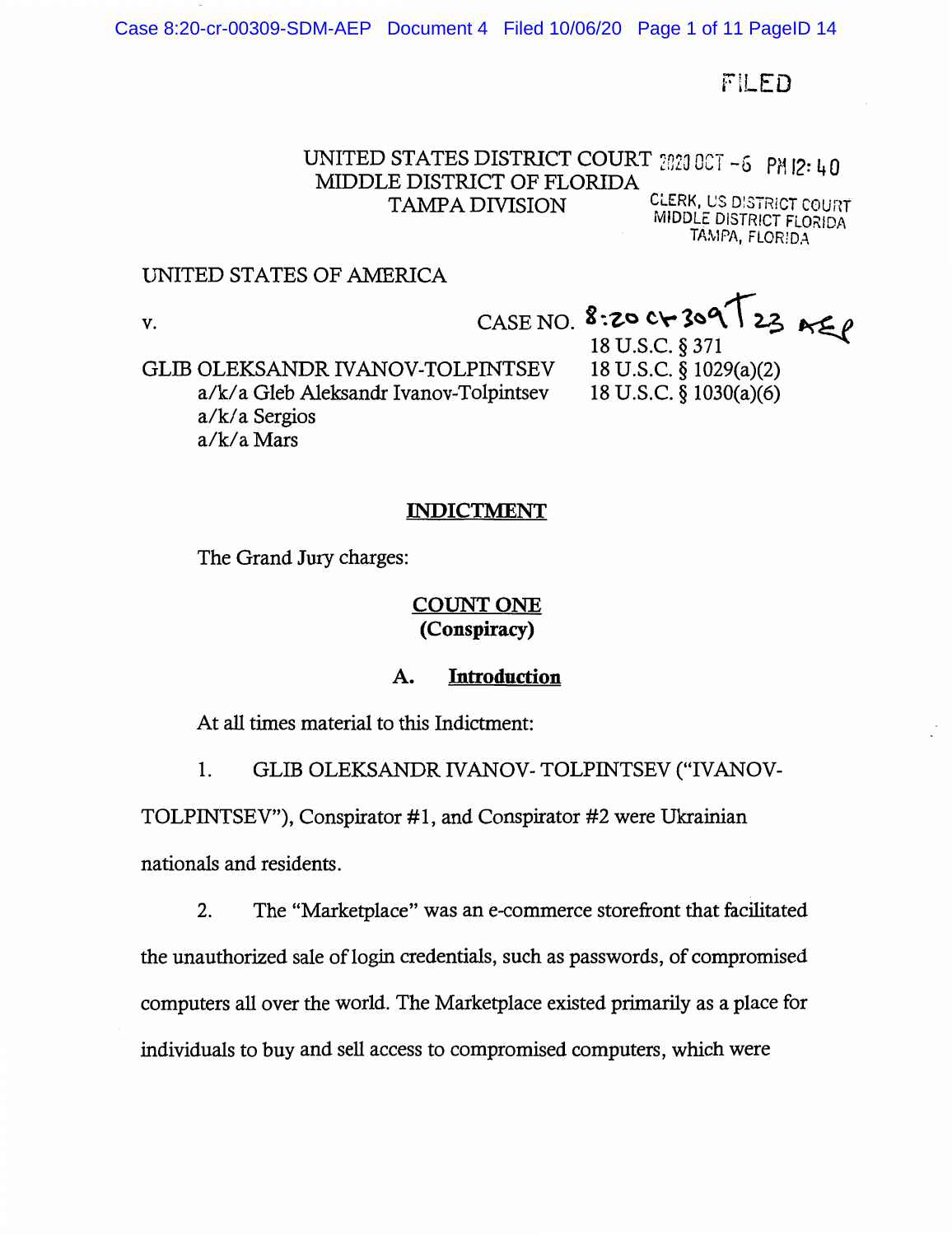used to facilitate a wide range of illegal activity, including tax fraud and ransomware attacks. Conspirator #1 and Conspirator #2 were administrators of the Marketplace.

3. A "botnet" was a network of computers infected with malware and controlled as a group without the owners' knowledge.

4. A "brute-force attack" was a trial and error method used to decrypt encrypted data through exhaustive effort rather than an intellectual strategy. Brute-forcing tools are malware designed to decrypt computer login credentials.

#### **B. The Conspiracy**

5. Beginning on an unknown date, but from as early as in or around May 2016, and continuing through the date of this Indictment, in the Middle District of Florida and elsewhere, IV ANOV-TOLPINTSEV did knowingly and willfully combine, conspire, confederate, and agree with others known and unknown to the grand jury to commit the following offenses against the United States:

a. trafficking in unauthorized access devices, in violation of 18 U.S.C. § 1029(a)(2); and

b. trafficking in unauthorized computer passwords, in violation of 18 U.S.C. § 1030(a)(6).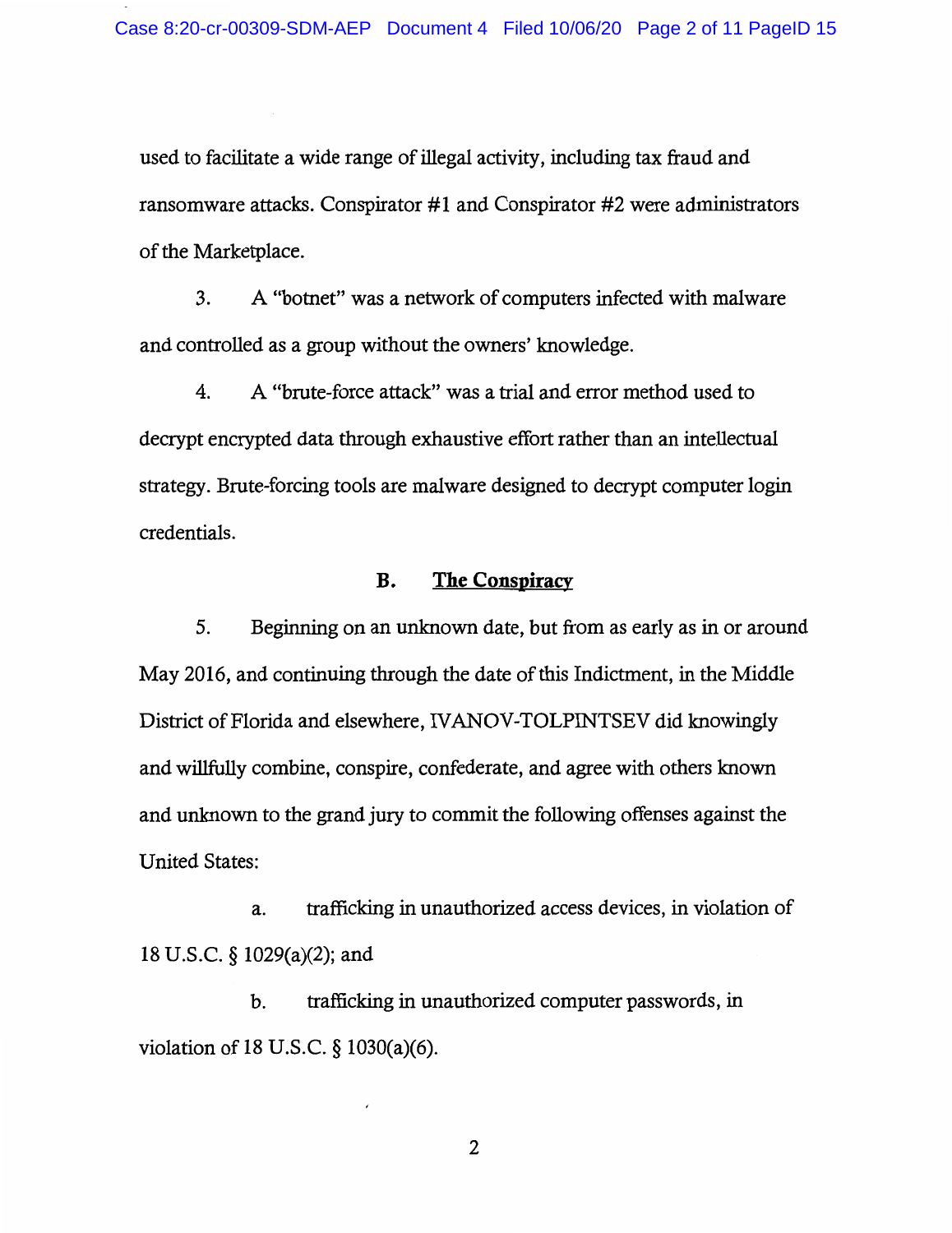### **C. Manner and Means**

6. The manner and means by which IVANOV-TOLPINTSEV and others sought to accomplish the conspiracy included, among other things, the following:

a. It was a part of the conspiracy that IVANOV-TOLPINTSEV would and did use a botnet and brute-forcing malware to compromise and unlawfully obtain the login credentials of computers all over the world.

b. It was further a part of the conspiracy that IVANOV-TOLPINTSEV created an account on the Marketplace for the purpose of selling the login credentials of compromised computers.

c. It was further a part of the conspiracy that IVANOV-TOLPINTSEV would and did list the login credentials of compromised computers for sale on the Marketplace.

d. It was further a part of the conspiracy that unidentified conspirators would and did purchase the login credentials of compromised computers for sale on the Marketplace.

e. It was further a part of the conspiracy that IVANOV-TOLPINTSEV would and did obtain proceeds of this fraudulent scheme for his own personal enrichment.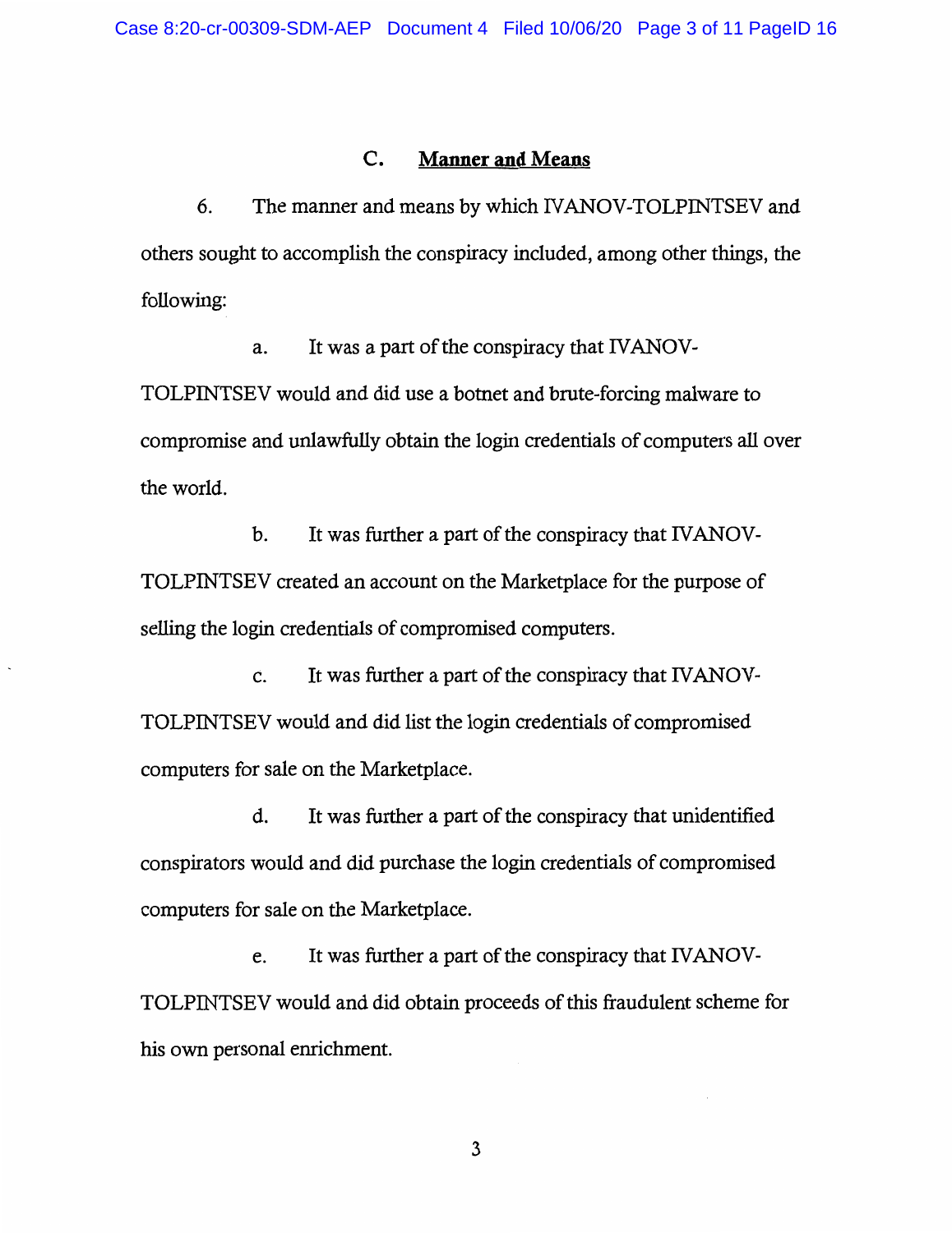### **D. Overt Acts**

7. In furtherance of the conspiracy and to effect its objects, IV ANOV-TOLPINTSEV or his conspirators committed the following overt acts, among others, in the Middle District of Florida and elsewhere:

a. On or about May 23, 2016, IVANOV-TOLPINTSEV asked if the Marketplace was accepting sellers, and Conspirator #1 provided IV ANOV-TOLPINTSEV with the requirements to become a seller on the Marketplace.

b. On or about October 27, 2016, IVANOV-TOLPINTSEV told Conspirator #1 that IV ANOV-TOLPINTSEV controlled a botnet that used brute-force attacks to decrypt computer login credentials, and that the botnet was capable of decrypting the login credentials of at least 2,000 computers each week.

c. On or about January 8, 2017, IVANOV-TOLPINTSEV created an account on the Marketplace for the purpose of selling login credentials of compromised computers.

d. On or about March 28, 2017, IV ANOV-TOLPINTSEV confirmed to Conspirator #2 that IV ANOV-TOLPINTSEV had been using brute-force attacks decrypt computer login credentials.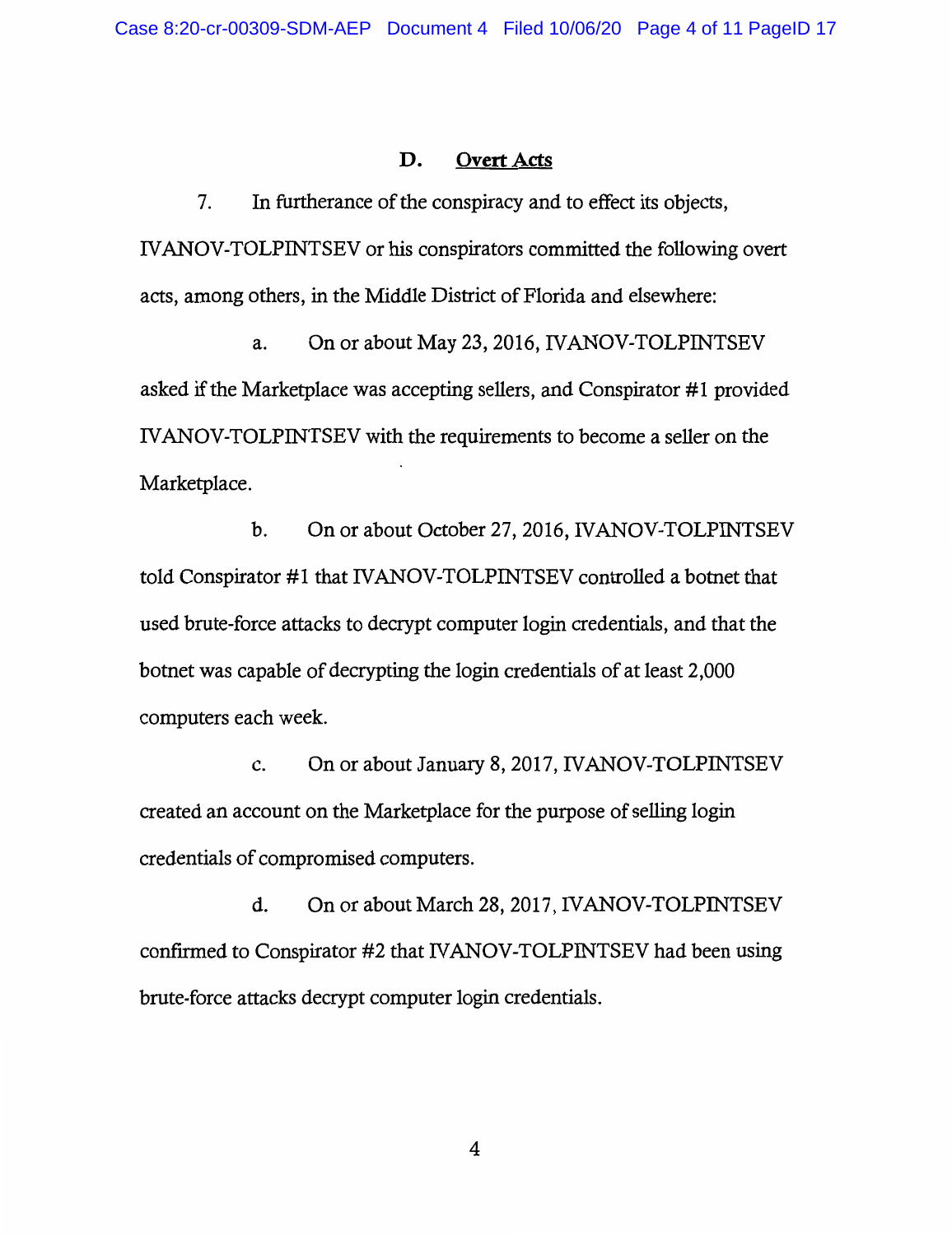e. On or about April 6, 2017, IV ANOV-TOLPINTSEV told Conspirator #2 that IV ANOV-TOLPINTSEV had collected the login credentials of 20,000 compromised computers.

f. On or about April 11, 2017, IVANOV-TOLPINTSEV sent Conspirator #2 approximately 2,000 login credentials of compromised computers.

g. On or about April 13, 2017, Conspirator #2 referred IV ANOV-TOLPINTSEV to Conspirator #1.

h. On or about April 13, 2017, Conspirator  $\#1$  conditionally accepted IV ANOV-TOLPINTSEV as a seller on the Marketplace.

i. On or about June 26, 2018, IVANOV-TOLPINTSEV listed the login credentials of a victim located in the Middle District of Florida ("Victim A") for sale on the Marketplace. On or about June 26, 2018, an unidentified conspirator purchased the credentials of Victim A from the Marketplace.

j. On or about July 13, 2018, IVANOV-TOLPINTSEV listed the login credentials of a victim located in the Middle District of Florida ("Victim B") for sale on the Marketplace. On or about July 14, 2018, an unidentified conspirator purchased the credentials of Victim B from the Marketplace.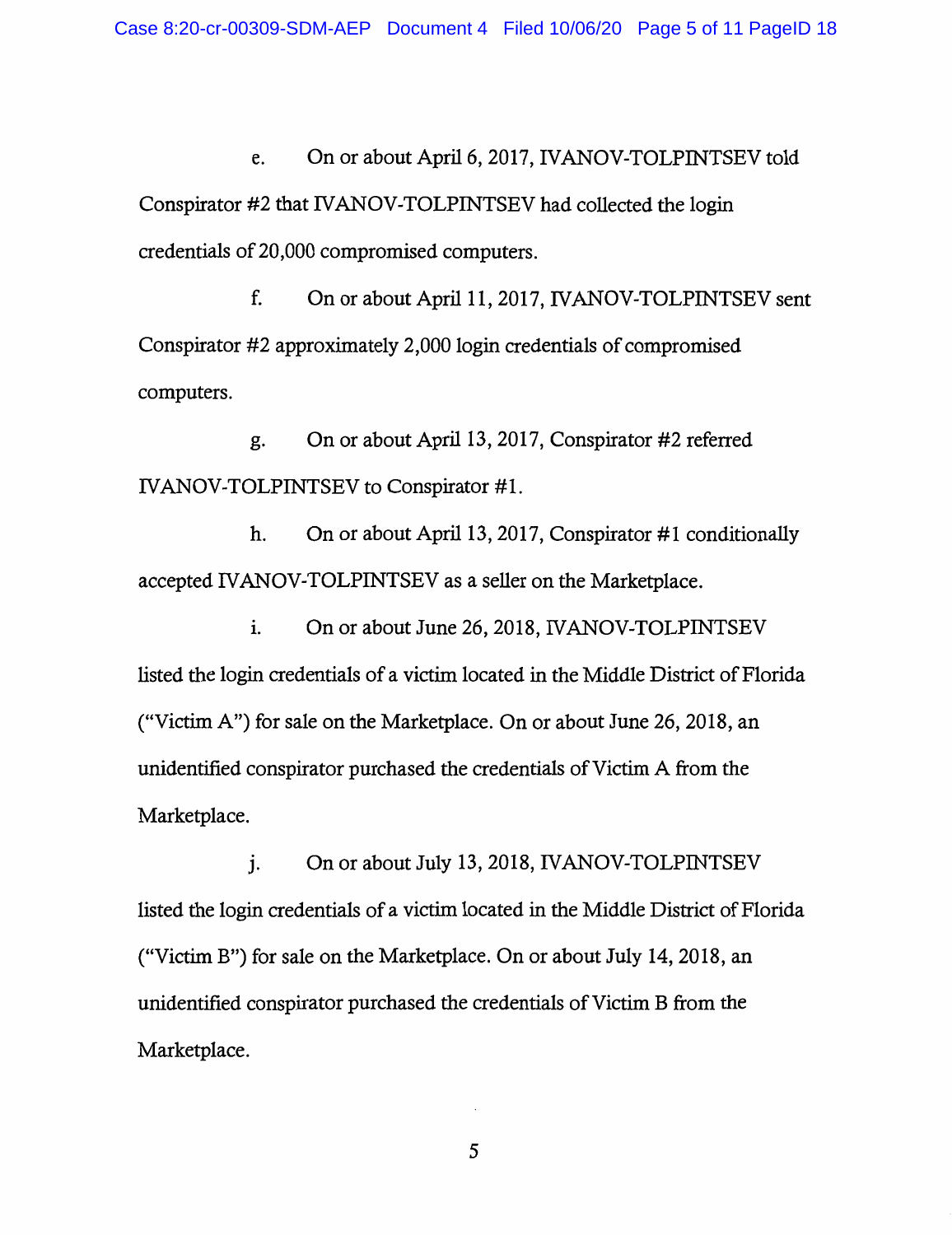k. On or about November 23, 2018, IVANOV-

TOLPINTSEV listed the login credentials of a victim located in the District of Maryland ("Victim C") for sale on the Marketplace. On or about November 23, 2018, an unidentified conspirator purchased the credentials of Victim C from the Marketplace.

I. On or about December 7, 2018, IV ANOV-TOLPINTSEV listed the credentials of a victim located in the Central District of California ("Victim D") for sale on the Marketplace. On or about December 10, 2018, an unidentified conspirator purchased the credentials of Victim D from the Marketplace.

m. On or about December 8, 2018, IVANOV-TOLPINTSEV listed the credentials of a victim located in the District of Colorado ("Victim E") for sale on the Marketplace. On or about December 8, 2018, an unidentified conspirator purchased the credentials of Victim E from the Marketplace.

n. On or about December 8, 2018, IVANOV-TOLPINTSEV sent Conspirator #2 the credentials for Victim C, Victim D, and Victim E.

All in violation of 18 U.S.C. § 371.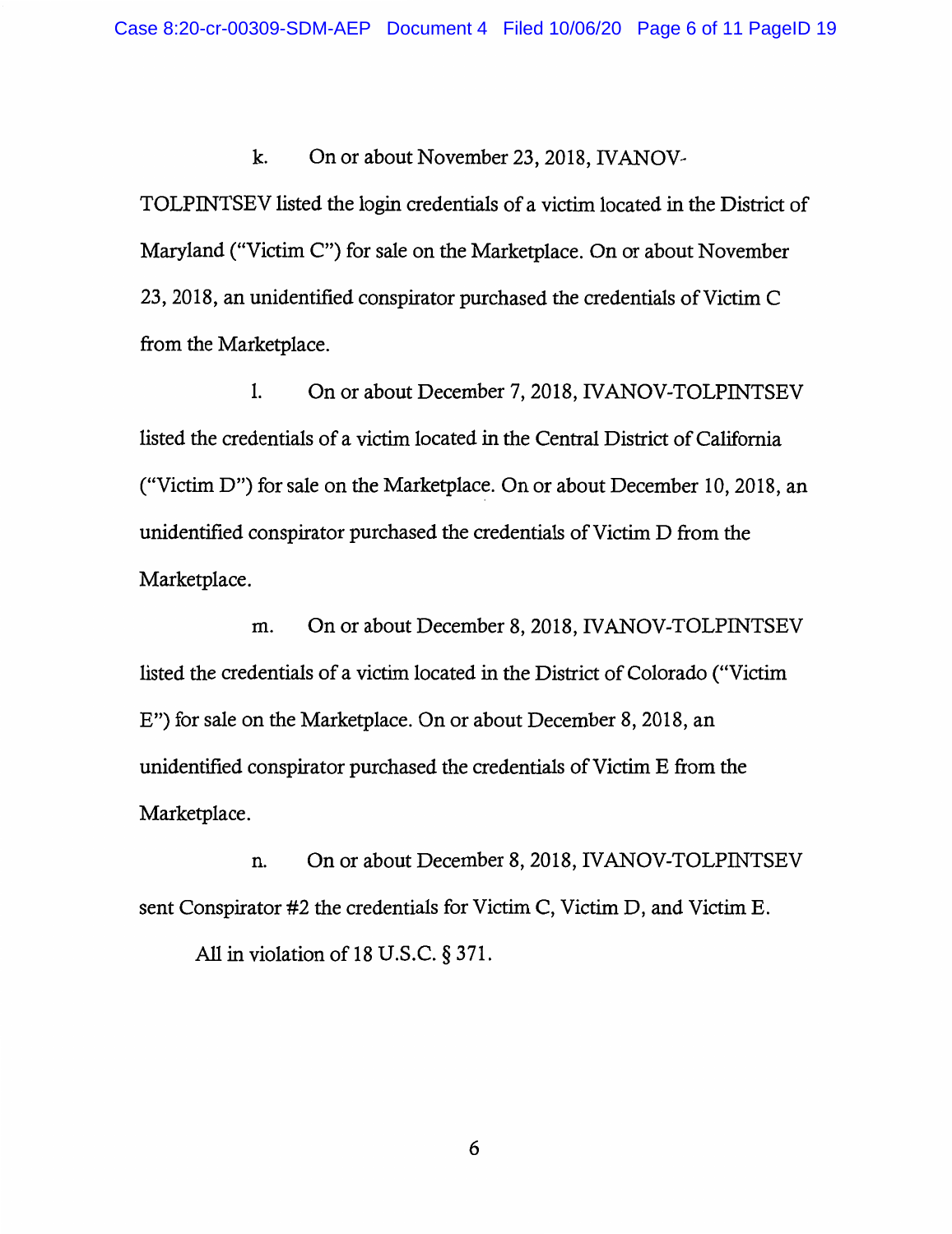## **COUNTTWO (Trafficking** in **Unauthorized Access Devices)**

1. The allegations contained in Count One of this Indictment are incorporated by reference as if fully set forth herein.

2. From on or about January 1, 2018, through on or about

December 31, 2018, in the Middle District of Florida and elsewhere, the defendant,

GLIB OLEKSANDR *N* ANOV-TOLPINTSEV,

knowingly and with the intent to defraud, trafficked in unauthorized access devices, that is, passwords of compromised computers, and by such conduct obtained a thing of value totaling \$1,000 or more, and such trafficking affected interstate and foreign commerce.

In violation of 18 U.S.C. § 1029(a)(2) and (c)(1)(A)(i).

# **COUNT THREE (Trafficking in Computer Passwords)**

1. The allegations contained in Count One of this Indictment are incorporated by reference as if fully set forth herein.

2. On or about June 26, 2018, in the Middle District of Florida and elsewhere, the defendant,

# GLIB OLEKSANDR *IVANOV-* TOLPINTSEV,

knowingly and with the intent to defraud trafficked in a password and similar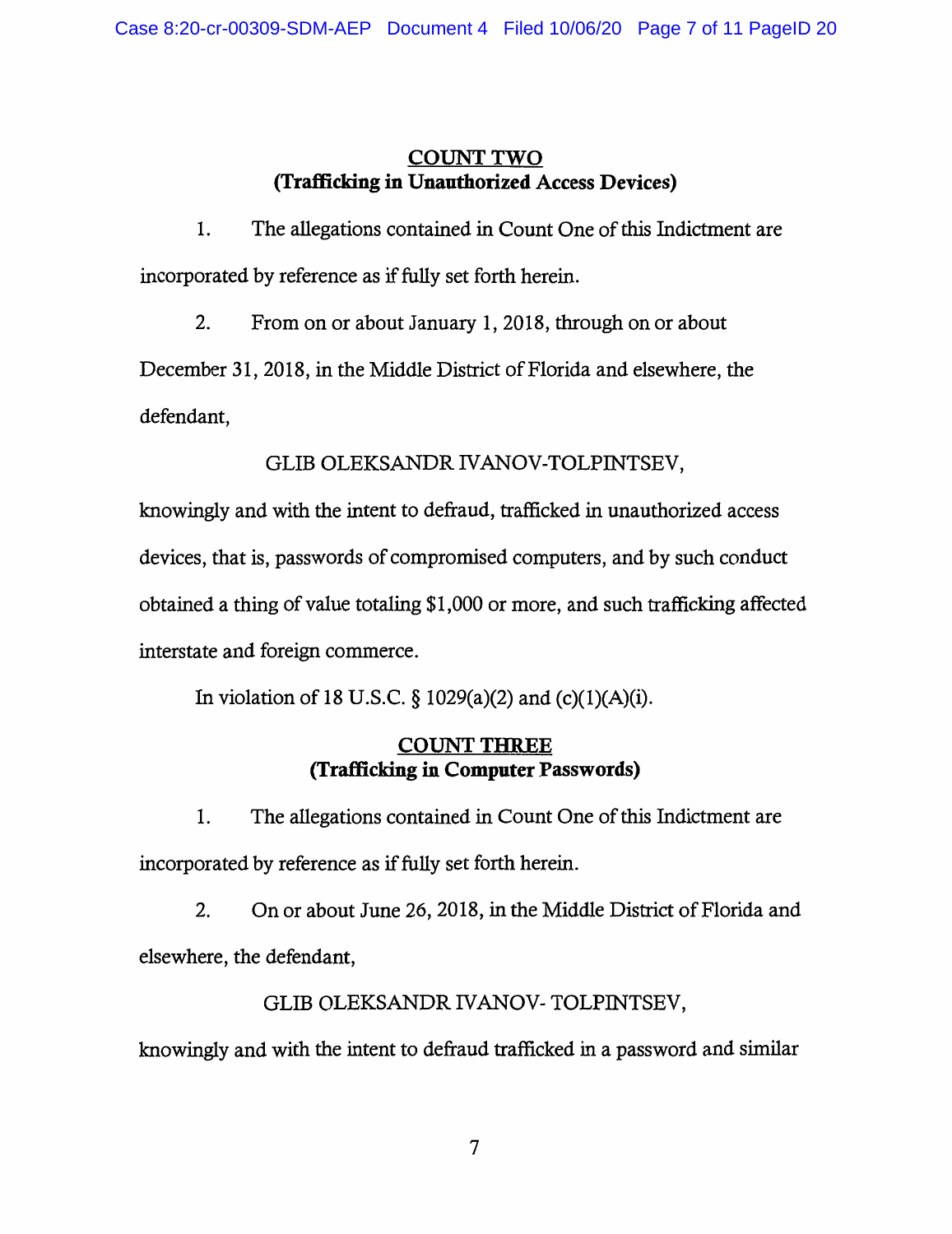information through which a computer may be accessed without

authorization, and such trafficking affected interstate and foreign commerce.

In violation of 18 U.S.C. §§ 1030(a)(6)(A), (c)(2)(A), and 2.

## **COUNT FOUR (Trafficking in Computer Passwords)**

1. The allegations contained in Count One of this Indictment are incorporated by reference as if fully set forth herein.

2. On or about July 13, 2018, in the Middle District of Florida and elsewhere, the defendant,

## GLIB OLEKSANDR *IVANOV-* TOLPINTSEV,

knowingly and with the intent to defraud trafficked in a password and similar information through which a computer may be accessed without authorization, and such trafficking affected interstate and foreign commerce.

In violation of 18 U.S.C. §§ 1030(a)(6)(A), (c)(2)(A), and 2.

### **FORFEITURE**

1. The allegations contained in Counts One through Four of this Indictment are incorporated by reference as if fully set forth herein for the purpose of alleging forfeitures pursuant to 18 U.S.C. §§ 982(a)(2)(B), 1029(c)(l)(C), and 1030(i).

2. Upon conviction of a violation of 18 U.S.C. § 1029, or a conspiracy to violate 18 U.S.C. § 1029 (18 U.S.C. § 371), the defendant shall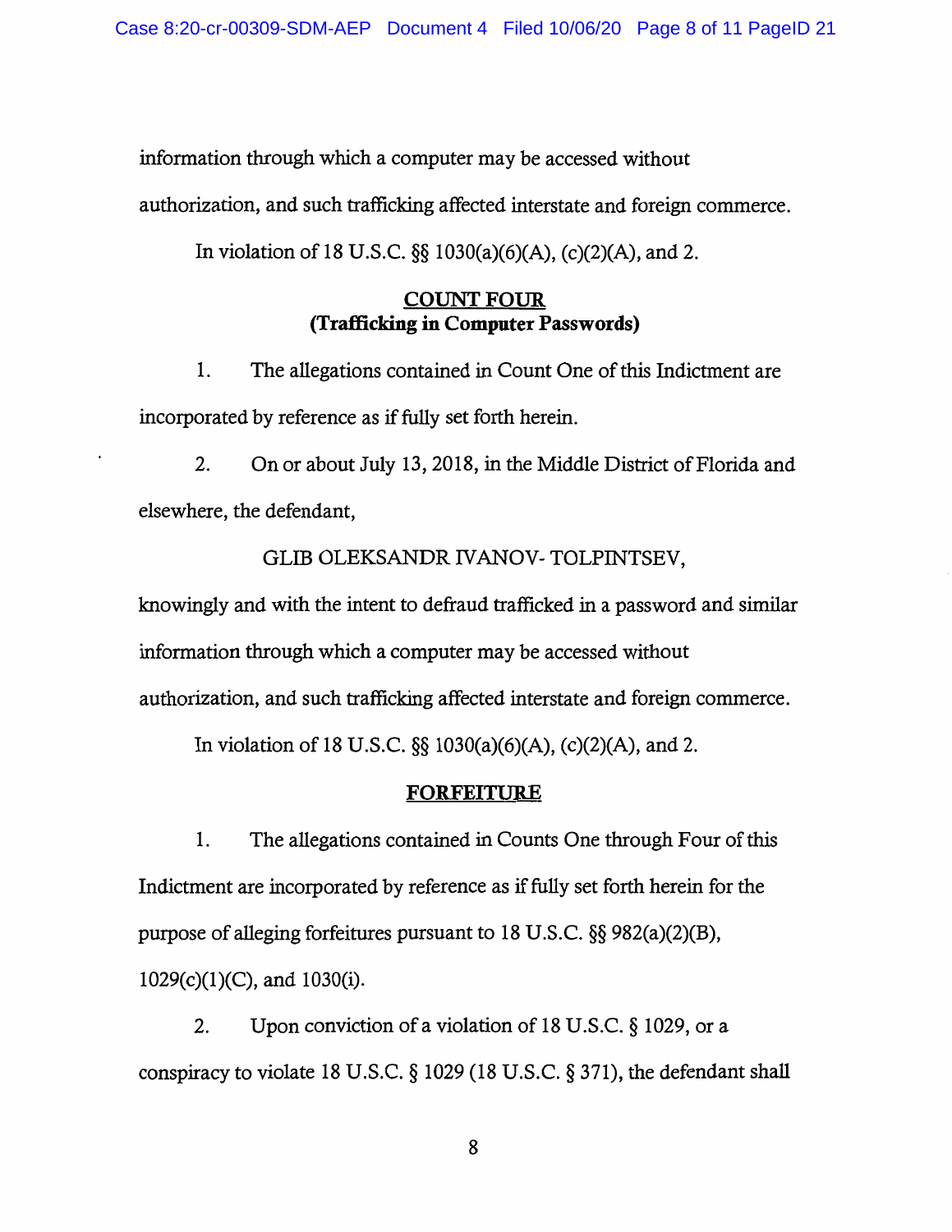forfeit to the United States, pursuant to 18 U.S.C. § 982(a)(2)(B), any property constituting, or derived from, proceeds the person obtained directly or indirectly, as a result of such violation, and pursuant to 18 U.S.C. §  $1029(c)(1)(C)$ , any personal property used or intended to be used to commit the offense.

3. Upon conviction of a violation of 18 U.S.C. § 1030, or a conspiracy to violate 18 U.S.C. § 1030 (18 U.S.C. § 371), the defendant shall forfeit to the United States, pursuant to 18 U.S.C. § 982(a)(2)(B), any property constituting, or derived from, proceeds obtained, directly or indirectly, as a result of such violation and, pursuant to 18 U.S.C. § 1030(i), any personal property used or intended to be used to commit or to facilitate the commission of such violation.

4. The property to be forfeited includes, but is not limited to, an order of forfeiture in the amount of \$82,648, the amount of proceeds the defendant obtained from the offenses.

5. If any of the property described above, as a result of any act or omission of the defendant:

- a. cannot be located upon the exercise of due diligence;
- b. has been transferred or sold to, or deposited with, a third party;

c. has been placed beyond the jurisdiction of the court;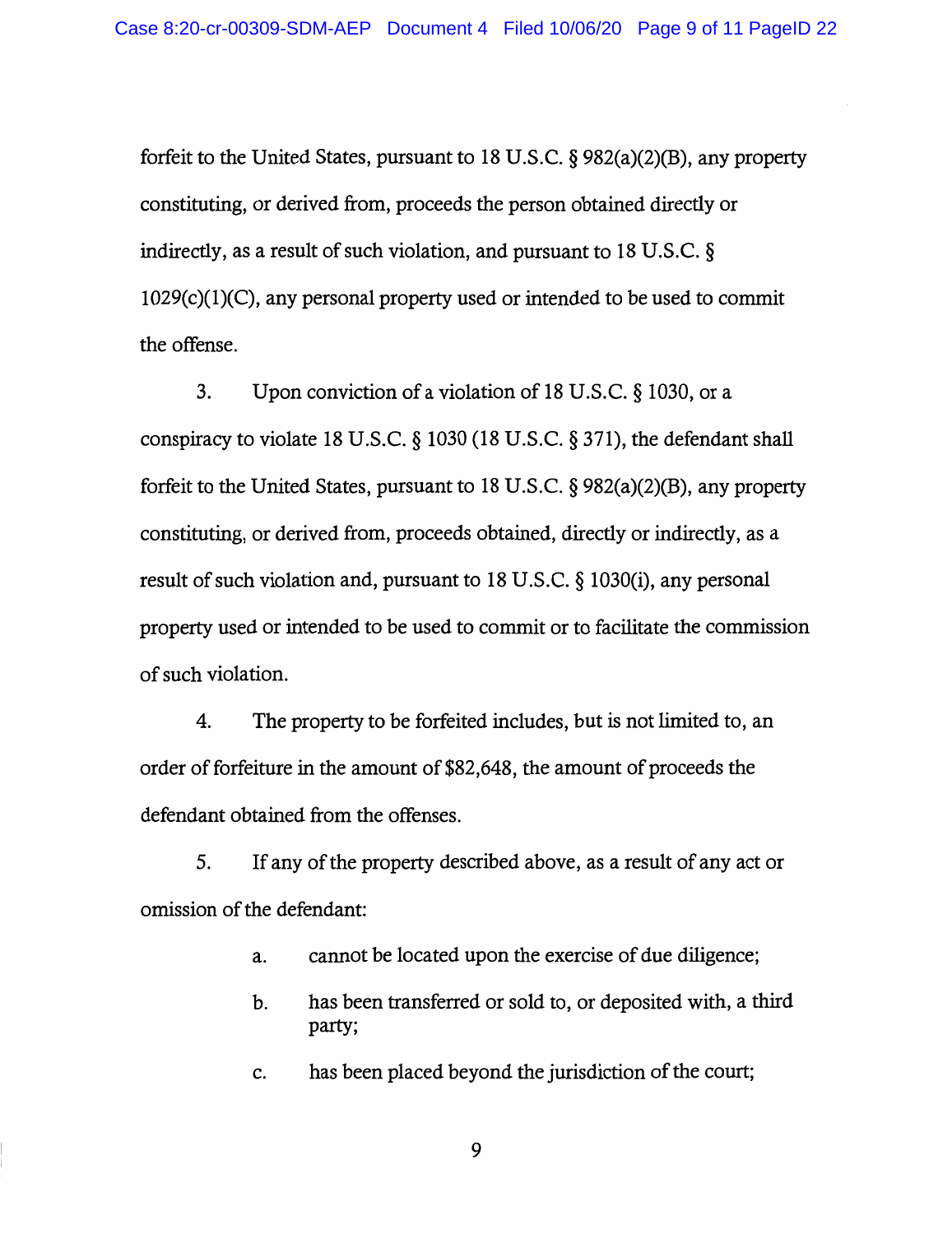- d. has been substantially diminished in value; or
- e. has been commingled with other property which cannot be divided without difficulty,

the United States of America shall be entitled to forfeiture of substitute

property under the provisions of 21 U.S.C. § 853(p), as incorporated by 18

U.S.C. § 982(b)(l).



MARIA CHAPA LOPEZ United States Attorney

By:

Carlton C. Gammons

Assistant United States Attorney

Assistant United States Attorney<br>By: <u>CMUUY HM'S manus</u><br>Cherie L. Krigsman

Assistant United States Attorney Chief, National Security and Cybercrime Section